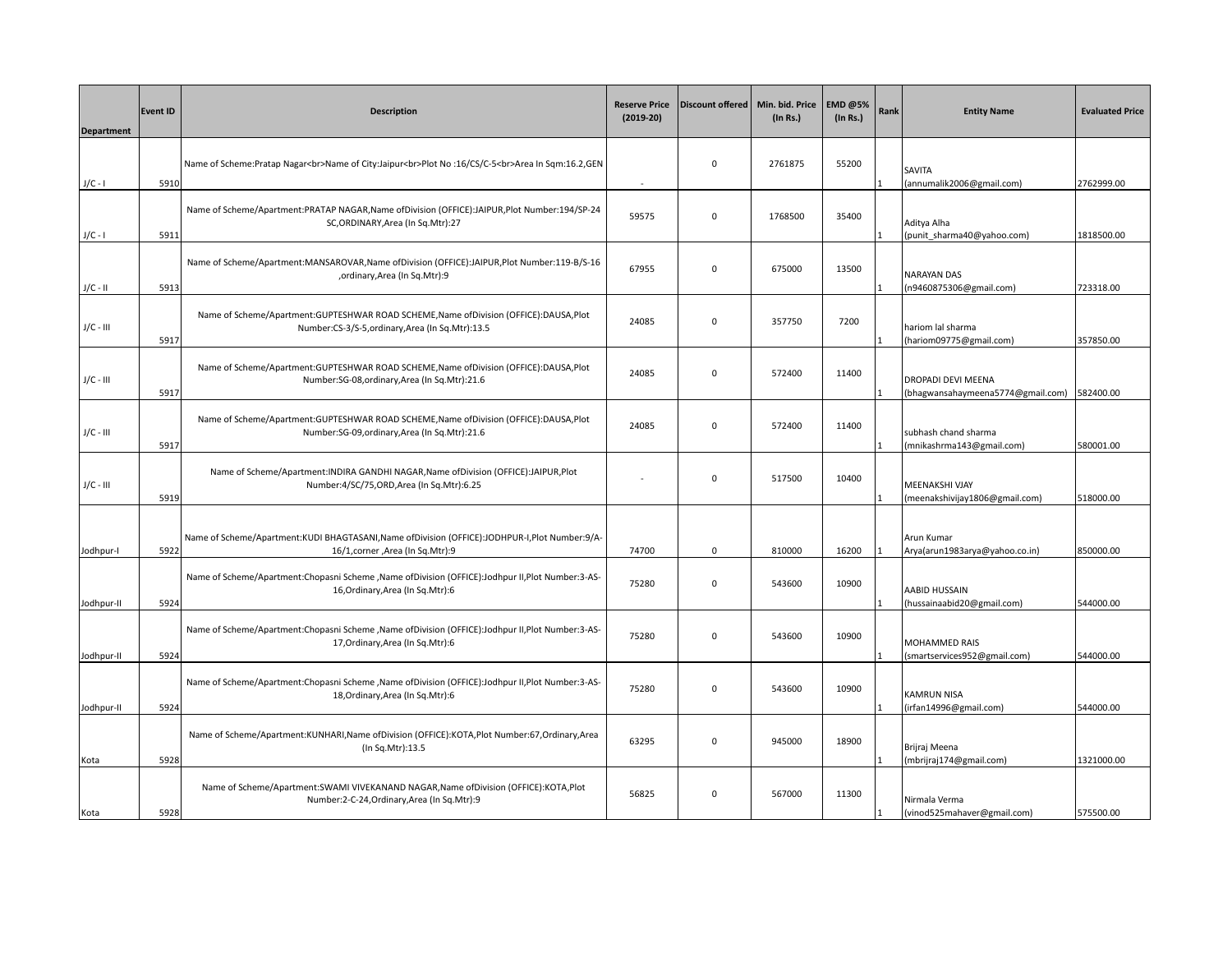| Kota           | 5928 | Name of Scheme/Apartment:SWAMI VIVEKANAND NAGAR, Name of Division (OFFICE):KOTA, Plot<br>Number:2-C-25, Ordinary, Area (In Sq. Mtr):9      | 56825 | $\mathbf 0$ | 567000  | 11300 | Nirmala Verma<br>(vinod525mahaver@gmail.com)            | 575500.00  |
|----------------|------|--------------------------------------------------------------------------------------------------------------------------------------------|-------|-------------|---------|-------|---------------------------------------------------------|------------|
| Kota           | 5928 | Name of Scheme/Apartment:SWAMI VIVEKANAND NAGAR, Name of Division (OFFICE):KOTA, Plot<br>Number:2-C-26, Ordinary, Area (In Sq. Mtr):9      | 56825 | $\mathbf 0$ | 567000  | 11300 | Dinesh kumar<br>(just.chat.it@gmail.com)                | 574100.00  |
| Kota           | 5928 | Name of Scheme/Apartment:SWAMI VIVEKANAND NAGAR, Name of Division (OFFICE):KOTA, Plot<br>Number:4-C-1, Corner, Area (In Sq. Mtr):18        | 56825 | 0           | 1188000 | 23800 | Raghunandan Dadhich<br>(rndadhich@yahoo.com)            | 1276500.00 |
| <b>UDAIPUR</b> | 5929 | Name of Scheme/Apartment:South Extension Scheme,Name of Division (OFFICE):UDAIPUR,Plot Number:<br>SE-66, ordinary, Area (In Sq. Mtr): 27   | 33410 | $\mathbf 0$ | 1417500 | 28400 | Shiv Kumar Sharma<br>(shivkumarojhaudr@gmail.com)       | 1496000.00 |
| <b>UDAIPUR</b> | 5930 | Name of Scheme/Apartment:Senthi Segwa,Name ofDivision (OFFICE):Chittorgarh,Plot Number:CS-II/S-<br>3, Ordinary, Area (In Sq. Mtr): 18      | 30960 | $\mathbf 0$ | 666000  | 13300 | Hemant Mewara<br>(hemant.mewara@gmail.com)              | 666600.00  |
| UDAIPUR        | 5930 | Name of Scheme/Apartment:Senthi Segwa,Name ofDivision (OFFICE):Chittorgarh,Plot Number:CS-II/S-<br>9, Ordinary, Area (In Sq. Mtr): 18      | 30960 | 0           | 666000  | 13300 | Hemant Mewara<br>(hemant.mewara@gmail.com)              | 666500.00  |
| <b>UDAIPUR</b> | 5930 | Name of Scheme/Apartment:Atal Nagar, Nimbahera,Name ofDivision (OFFICE):Chittorgarh,Plot<br>Number:CS-III/S-4, Corner, Area (In Sq.Mtr):27 | 34010 | $\mathbf 0$ | 1215000 | 24300 | MANOHAR LAL GAMETI<br>(jackiebairey1123@gmail.com)      | 1216999.00 |
| J/C - II       | 5933 | Name of Scheme/Apartment:JAIPUR,Name of Division (OFFICE):MANSAROVAR,Plot Number:LSC/Sec-4/S-<br>30, Area (In Sq.Mtr):13.5, General        | 75000 | $\mathbf 0$ | 1012500 | 20300 | sunny sachdev<br>(sunysachdev@gmail.com)                | 1037501.00 |
| J/C - II       | 5933 | Name of Scheme/Apartment:JAIPUR,Name of Division (OFFICE):MANSAROVAR,Plot Number:LSC/Sec-4/S-<br>31 ,Area (In Sq.Mtr):13.5,General         | 75000 | 0           | 1012500 | 20300 | SHITAL AGRAWAL<br>(caanil1996@gmail.com)                | 1087125.00 |
| J/C - II       | 5933 | Name of Scheme/Apartment:JAIPUR,Name of Division (OFFICE):MANSAROVAR,Plot Number:LSC/Sec-4/S-<br>36 ,Area (In Sq.Mtr):13.5,General         | 75000 | $\pmb{0}$   | 1012500 | 20300 | Harish Kumar Sharma<br>(shyamenterprises1974@gmail.com) | 1013001.00 |
| $J/C - II$     | 5933 | Name of Scheme/Apartment:JAIPUR, Name of Division (OFFICE):MANSAROVAR, Plot Number:LSC/Sec-4/S-<br>136, Area (In Sq.Mtr): 9, ST            | 75000 | $\mathbf 0$ | 675000  | 13500 | satyanarayan<br>(skumar123390@gmail.com)                | 701500.00  |
| J/C - II       | 5933 | Name of Scheme/Apartment:JAIPUR,Name of Division (OFFICE):MANSAROVAR,Plot Number:LSC/Sec-4/S-<br>152, Area (In Sq.Mtr): 9, ST              | 75000 | 0           | 675000  | 13500 | satyanarayan<br>(skumar123390@gmail.com)                | 701000.00  |
| J/C - II       | 5933 | Name of Scheme/Apartment:JAIPUR,Name of Division (OFFICE):MANSAROVAR,Plot Number:LSC/Sec-4/S-<br>137, Area (In Sq.Mtr): 9, SC              | 75000 | $\pmb{0}$   | 675000  | 13500 | <b>TARACHAND</b><br>(raigartarachand821@gmail.com)      | 701000.00  |
| $J/C - II$     | 5933 | Name of Scheme/Apartment:JAIPUR,Name of Division (OFFICE):MANSAROVAR,Plot Number:LSC/Sec-4/S-<br>151, Area (In Sq.Mtr): 9, SC              | 75000 | $\mathbf 0$ | 675000  | 13500 | lokesh dotaniya<br>(dotaniyalokesh@gmail.com)           | 701500.00  |